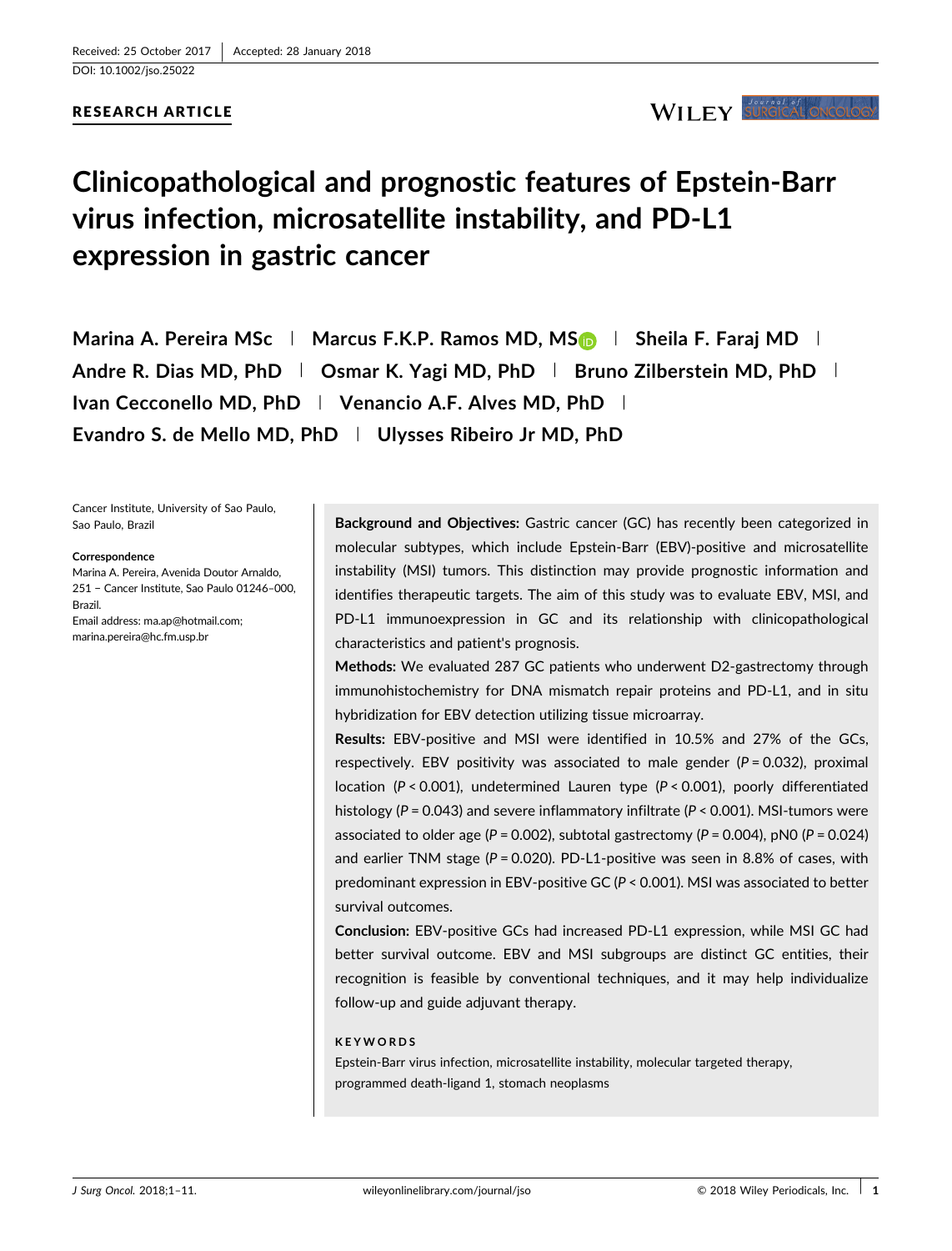## $\mathbf{Z}$  **PEREIRA** ET AL.

## **1** <sup>|</sup> **INTRODUCTION**

Gastric cancer (GC) is the 4th most common cancer and the 2nd leading cause of cancer-related death worldwide. $1$  [In the current clinical](#page-9-0) practice, histological features including Lauren histological type and TNM stage system are used to predict prognosis and survival.<sup>[2](#page-9-0)</sup> However, these parameters are insufficient to predict disease progression in an individual basis. Also, they do not reflect the heterogeneity of gastric tumors, or even assist in the development of targeted therapies. Thus, identifying subtypes of GC according to molecular characteristics is one of the current goals to better understand its heterogeneity and improve clinical outcome.<sup>[3](#page-9-0)</sup>

Based on gene expression profile studies, GC was categorized into four molecular subtypes: Epstein-Barr virus (EBV)-positive tumors; microsatellite instability (MSI) tumors; genomically stable (GS) tumors; and chromosomal-instable (CIN) tumors.<sup>4</sup> [In addition to defining](#page-9-0) subgroups biologically more homogeneous, the molecular classification has potential prognostic and therapeutic implications, since it may identify possible biomarkers and therapeutic targets of each subtype, particularly through the stratification according to EBV and MSI status.<sup>5,6</sup>

Currently, programmed death-ligand 1 (PD-L1) expression in tumor cells has been validated as a predictive marker for tumor response to anti-PD-1 or PD-L1 immunotherapy in different malignancies, including GC. According to The Cancer Genome Atlas (TCGA) study and recent trials, EBV and MSI GC subgroups may benefit from therapy with PD-1/PD-L1 antibodies. $47,8$  [However, the](#page-9-0) frequency and prognostic value of PD-L1 expression in GC remain controversial.

Although these studies represent a significant progress in the definition of GC from a biological perspective,<sup>9</sup> [the spread of this](#page-9-0) classification is still limited by the lack of clinical scope. Also, the genomic technology for a complete molecular classification is not currently cost effective, preventing the widespread use of this diagnostic strategy into clinical practice.

Thus, the aim of this study was to investigate the EBV infection by in situ hybridization (ISH), and MSI status and PD-L1 expression using immunohistochemistry (IHC) in a western cohort of surgically treated GC patients. Additionally, we analyzed the clinicopathological and prognostic factors associated with IHC profiles.

## **2** <sup>|</sup> **MATERIALS AND METHODS**

### **2.1** <sup>|</sup> **Patients**

We reviewed all gastric adenocarcinoma patients who underwent potentially curative gastrectomy with lymphadenectomy at Instituto do Cancer do Estado de Sao Paulo—Hospital das Clinicas da Faculdade de Medicina da Universidade de Sao Paulo (ICESP-HCFMUSP) between 2009 and 2016 from a prospective collected medical database. Inclusion criteria were: (1) gastric adenocarcinoma; (2) D2 lymphadenectomy; (3) R0 resection; and (4) formalin-fixed paraffinembedded tissue (FFPE) blocks available for analysis. Gastric stump

tumors, palliative resections and metastatic patients were not included.

All patients underwent total or subtotal gastrectomy with D2 lymph node (LN) dissection based on the guidelines of the Japanese Gastric Cancer Association.<sup>10</sup> [Surgical specimens were fixed in 10%](#page-9-0) buffered formalin or Carnovs Solution<sup>11,12</sup> [and were evaluated](#page-9-0) according to the College of American Pathologists protocol.<sup>13</sup> [IHC](#page-9-0) with cytokeratin were performed in some cases to detect lymph node micrometastases.14 [Tumor stage was defined according to the 7th](#page-9-0) edition of the TNM as proposed by the International Union Against Cancer (UICC).<sup>[2](#page-9-0)</sup>

Clinical outcomes were overall survival (OS) and disease-free survival (DFS). Postoperative follow-up was performed on a quarterly basis in the first year and every 6 months in the following years. Clinical physical examinations and hematological tests were performed in all outpatients' visits. Imaging and upper gastrointestinal endoscopy were selectively performed. Absence in medical appointment for more than 12 months was considered as loss of follow-up.

The study was approved by the hospital ethics committee (NP771/2015) and is registered in the "Plataforma Brasil" (a National Research Council) under the CAAE number 43453515.6.0000.0065. Informed consent of patients was waived because of the retrospective nature.

### **2.2** <sup>|</sup> **Tissue microarray**

All hematoxylin and eosin (HE)-stained slides were reviewed and representative tumor tissue samples were selected for each case. For tissue microarray (TMA) construction, the corresponding areas were punched out from individual FFPE tumor blocks and arrayed in a precision mechanized system (Beecher Instruments, Silver Springs, MD). A total of nine TMAs were constructed with three tumor and two adjacent non-tumoral mucosa tissue cores (2 mm in diameter) from each patient. TMA blocks were sectioned at 4 μm thick and histological sections were submitted to HE staining, IHC, and ISH.

## **2.3** <sup>|</sup> **Immunohistochemistry**

The iHC reactions to determine the MSI status were performed with Ventana BenchMark ULTRA automated staining system according to the manufacturer's instructions using monoclonal antibodies against the four mismatch repair (MMR) proteins: anti-MLH1 (clone M1– Ventana, Ref. 790–4535), anti-MSH2 (clone G219-1129–Cellmarque, Ref. 760–4265), anti-MSH6 (clone 44–Ventana, Ref. 790–4455), anti-PMS2 (clone EPR 3947–Cellmarque, Ref. 760–453)—all ready to use.

Briefly, for PD-L1 staining paraffin sections were de-paraffinized in xylene and rehydrated through graded ethanol. After blocking peroxidase activity with hydrogen peroxide and antigen retrieval by heat induced using citrate buffer (pH 9.0), sections were incubated at 4°C with the primary rabbit monoclonal anti-PD-L1 antibody (1:50, clone 28–8, Abcam, Cambridge, MA). Avidin-biotin free short polymerbased peroxidase amplification system (Novolink, Novocastra, UK) and diaminobenzydine (DAB) (Sigma, D-5637, EUA) as chromogen were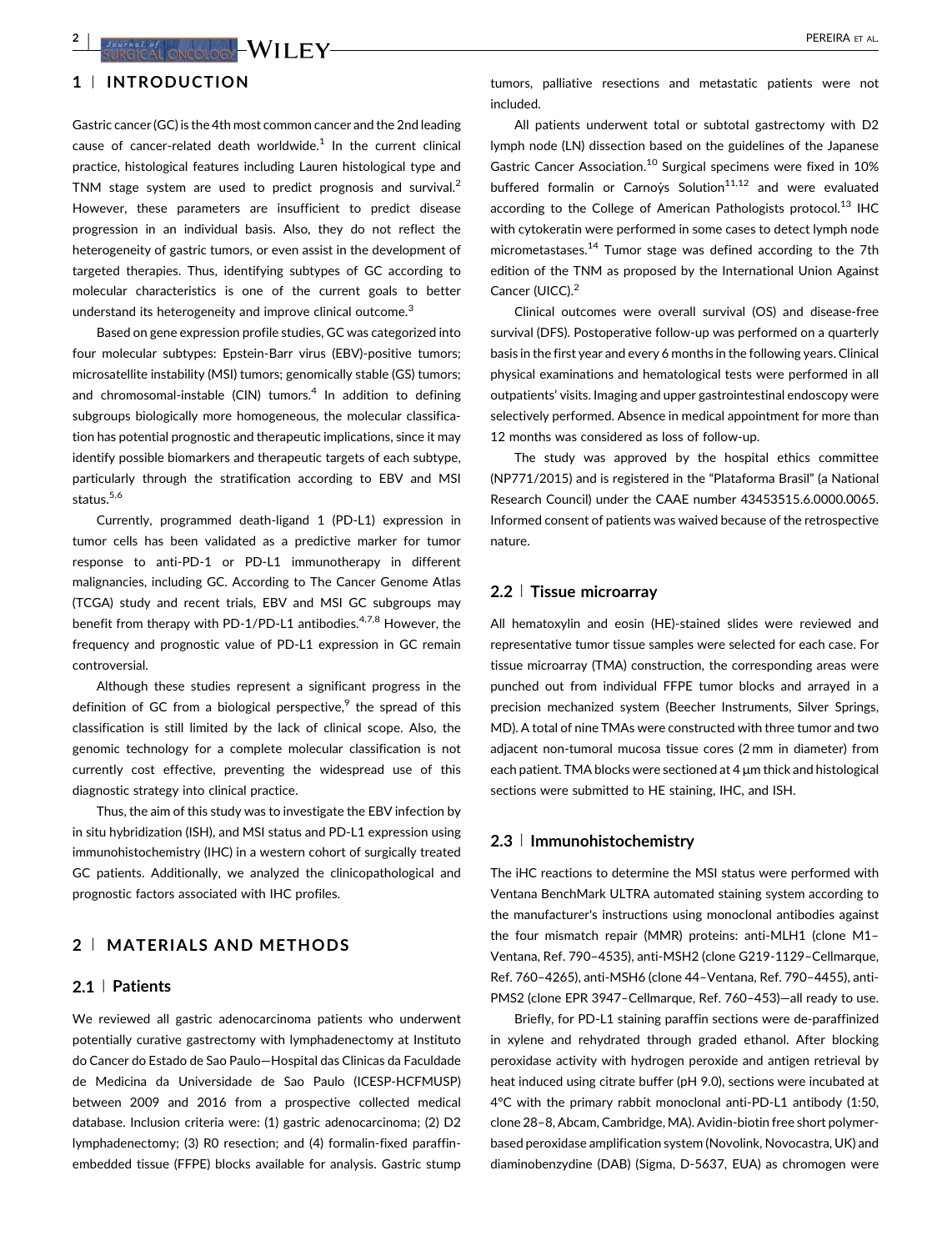er al. **1999 - September 2009 - September 2009 - September 2009 - September 2009 - September 2009 - September 2009 - September 2009 - September 2009 - September 2009 - September 2009 - September 2009 - September 2009 - Sep** 

used for development of reaction products. After the reactions, all sections were counterstained with hematoxylin.

## **2.4** <sup>|</sup> **Immunohistochemical evaluation**

IHC reactions for MMR were qualitatively interpreted as positive, negative, or inconclusive, according to the deposition of the chromogen product on the nuclei of the cancer cells. Tumors were considered negative for MLH1, MSH2, PMS2, or MSH6 expression only if there was a complete absence of nuclear staining in the TCs. GCs lacking MLH1, MSH2, PMS2, or MSH6 expression were considered microsatellite instability (MSI status) or MMR deficient, whereas GCs that maintained expression of all markers were considered as microsatellite stable (MSS status) or MMR proficient. Lymphocytes and normal epithelium served as positive internal controls.

For PD-L1 analysis, specimens were scored on the basis of the percentage of stained tumor cells (TCs) and tumor infiltrating immune cells (TIICs). PD-L1-positive cases were defined by the presence of at least 1% of TCs or TIICs with membrane staining, regardless of the intensity. The highest score was selected if two or three cores from the same case exhibited different PD-L1 expression scores. Melanoma metastasis samples previously recognized as positive were used as positive controls. Tris-buffered saline was used instead of primary antibody for negative controls.

IHC analysis was carried out by two pathologists (ESM and SFF) in a blinded manner. If there was difference between these two observers, these slides were reanalyzed by both investigators using a multiheaded microscope.

#### **2.5** <sup>|</sup> **EBV in situ hybridization**

EBV status was determined by ISH using probes against Epstein-Barr encoded RNA 1 (EBER1) (Y5200, DAKO, Carpinteria, CA) by avidinbiotin peroxidase method. Known EBV-positive pharyngeal tumor specimens were used as positive controls, and slides treated without the probe were used as negative controls. Samples with dark-blue staining in tumor cell nuclei were considered positive.

#### **2.6** <sup>|</sup> **Statistical analysis**

Descriptive statistics included frequencies with percent for nominal variables and mean with  $\pm$  standard deviation (SD) or median  $\pm$  interquartile range (IQR) for continuous variables. The Chi-square tests were used for categorical data and t-test for continuous data to evaluate the differences between the variables. Disease-free survival (DFS) and overall survival (OS) were estimated using the Kaplan-Meier method, and differences in survival were examined using the Log Rank Test. To determine factors associated with DFS and OS, hazard ratios (HR) with 95% confidence intervals (95%CI) were calculated by univariate and multivariate Cox proportional hazard regression models. Variables that were significant on univariate analysis were included as co-variables a multivariate Cox regression to determine which variables independently affected prognosis.

DFS was calculated from the date of surgery to the date of relapse. OS was defined as the time between surgery and death of any cause or last follow-up. For the better comparative study of recurrence, postoperative mortality (defined as death within 30 days after surgery or until hospital discharge) was excluded from the DFS analysis. Statistical software package SPSS for Windows, version 20.0 (SPSS Inc., Chicago, IL) was used for analyses. All CIs were stated at the 95% confidence level and all *P* values were two-sided. Statistical significance was defined as *P* < 0.05.

## **3** <sup>|</sup> **RESULTS**

### **3.1** <sup>|</sup> **Patient characteristics**

A total of 287 patients meet the inclusion criteria. Of these, 58.5% were male and mean age was 61.5 years-old (SD ±12.1, range 26-87). According to the American Society of Anesthesiologists (ASA) classification, 256 (82.9%) patients were ASA I/II and 31 (10.8%) ASA III/IV. Subtotal gastrectomy was performed in 60.6% of cases, and 55.7% of patients had poorly differentiated adenocarcinoma. The mean number of LNs retrieved was  $41.8$  (SD  $\pm$  17.7), and 56.4% of patients had LN metastasis. TNM stage was I/II in 158 cases (55.1%) and III/IV in 129 cases (44.9%). Neoadjuvant and adjuvant therapy were administered in 34 (11.8%) and 158 (55%) patients, respectively. Overall 30-day mortality was 4.2% (12 patients).

In situ hybridization or IHC analysis could not be performed for EBV, MSI, and PD-L1 in 1, 65, and 2 patients, respectively.

## **3.2** <sup>|</sup> **Clinicopathologic characteristics of GC according to EBV status**

Of 286 patients who were assessable by ISH, 30 (10.5%) patients had GC positive for EBV infection. All EBV-positive cases showed intense nuclear staining, with positivity observed in all tumor cells (Figure 1A). None of the cases were positive for the EBER/ISH reaction in the nontumoral mucosa. Univariate analysis revealed that male gender (*P* = 0.032), proximal location (*P* < 0.001), total gastrectomy (*P* < 0.001), poorly differentiated histologic type (*P* = 0.043), undetermined type according to the Lauren classification (*P* < 0.001) and moderate/severe inflammatory infiltrate (*P* < 0.001) were associated with EBV-positive GC (Table [1\)](#page-4-0).

## **3.3** <sup>|</sup> **Clinicopathologic characteristics according to MMR deficiency**

Among 222 studied GC, 60 (27%) had MSI. Isolated loss of MLH1, MSH2 and PMS2 expression occurred in 8, 1, and 13 cases, respectively (Figure 1B). One case showed simultaneous loss of expression of MSH2 and MSH6 and one of MLH1, MSH2, and PMS2. Most MSI cases had simultaneous loss of MLH1 and PMS2 (60%, 36 of 60 patients). The remaining 162 (73%) patients were classified as MMS, as they had normal expression of the four MMR proteins.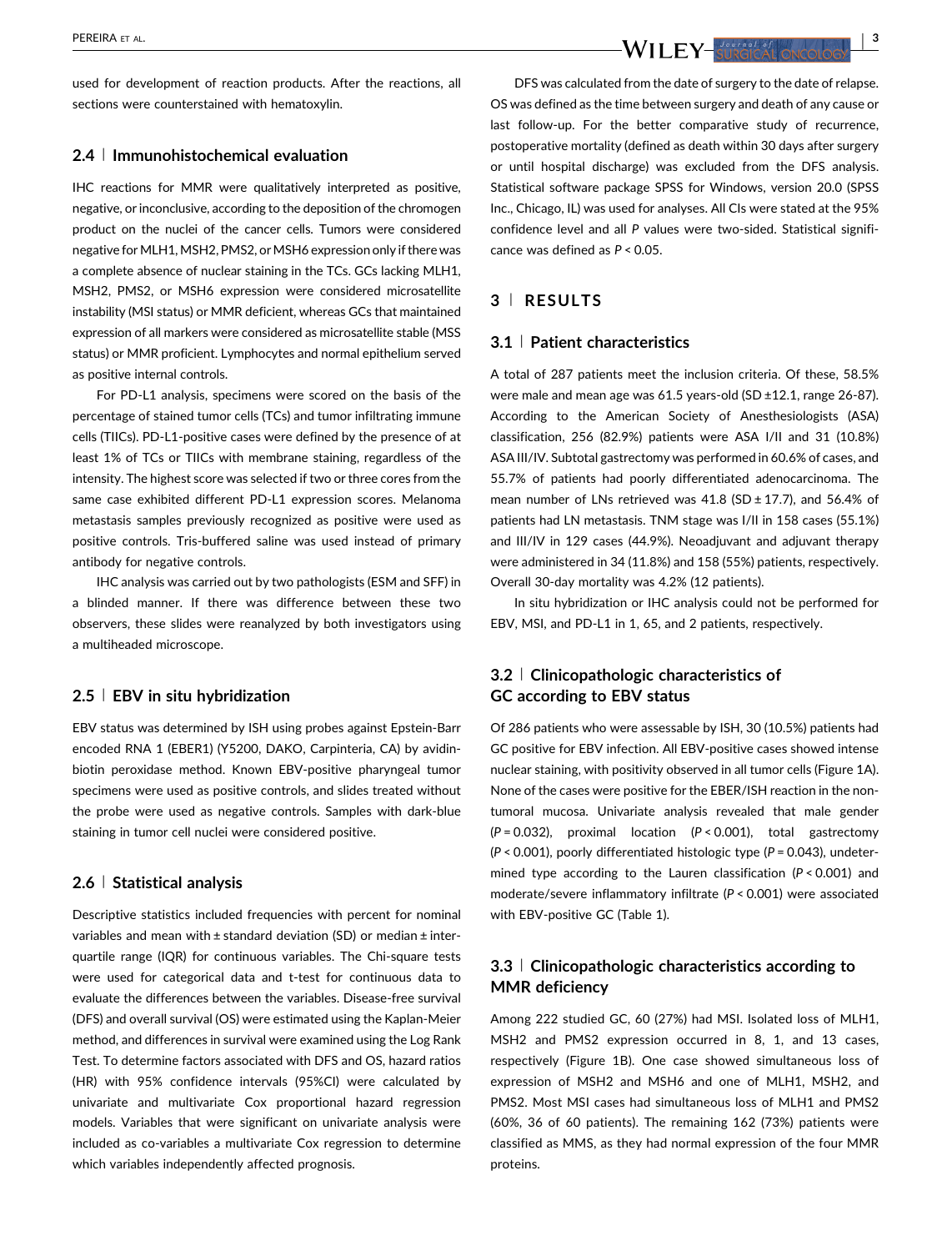

FIGURE 1 Representative images of in situ hybridization and immunohistochemical results. A, EBV-positive case by in situ hybridization; B, MSI gastric cancer, with loss of MLH-1 expression; and PD-L1-positive case, with (C) PD-L1 expression in tumor cells and (D) PD-L1 expression in tumor and immune cells of inflammatory infiltrate

The clinicopathologic characteristics according to MSI status are showed in Table [1](#page-4-0). Older age (*P* = 0.002), subtotal resection (*P* = 0.004), absence of LN metastasis (*P* = 0.016), and lower TNM stage (*P* = 0.018) were related to MMR deficiency. Although the presence of moderate/ severe inflammatory infiltrate was higher in MSI tumors than in MSS (40% vs 27.2%), this difference did not reach statistical significance (*P* = 0.065).

## **3.4** <sup>|</sup> **Clinicopathologic characteristics according to PD-L1 expression**

Among 285 cases, 25 cases (8.8%) were positive for PD-L1. PD-L1 expression was observed in tumor and/or immune cells, but not in nonneoplastic gastric epithelium (Figures 1C and 1D). According to the expression pattern, 18 of 25 cases (72%) showed a PD-L1 expression in TCs and 14 (56%) in TIICs. Simultaneous expression of PD-L1 (TCs and TIICs) was observed in seven cases. The percentage of stained TCs ranged from 1% to 80% (mean of 20.4%,  $SD \pm 26.1$ ), while stained TIICs ranged from  $1\%$  to  $30\%$  (mean of  $13.7\%$ , SD  $\pm$  11.0). Most of cases with PD-L1 positive expression showed a weak/moderate staining intensity. Only a few cases showed strong staining intensity in tumor/immune cells, in general these cases corresponded mainly to GC with solid-type histological features, than other histological subtypes.

PD-L1 expression was associated to macroscopic type I/II (*P* = 0.002) and undetermined Lauren classification (*P* < 0.001). No association was found between the PD-L1 immunoexpression and pN status (*P* = 0.507) or TNM stage (*P* = 0.206) (Table [2\)](#page-6-0).

Considering the expression pattern of PD-L1 separately, PD-L1 TCs expression was more frequently observed in macroscopic type I/II (*P* = 0.045), undetermined Lauren classification (*P* < 0.001), poorly differentiated adenocarcinoma (*P* = 0.015), and moderate to severe lymphoid stroma (*P* = 0.010). Similar, PD-L1 expression in TIICs correlated significantly with macroscopic type I/II (*P* = 0.017) and undetermined classification (*P* = 0.002). There were no significant differences between the others clinicopathological characteristics and PD-L1 expression in TC or TIIC.

Concerning IHC status, PD-L1 positivity was frequent in EBVpositive GC, presenting more intense and extensive immunostaining in these tumors. Among PD-L1-positive cases, 52% were EBV-positive, while in PD-L1 negative group only 6.5% had EBV-positivity (*P* < 0.001). A significantly higher incidence of EBV-positive cases were also observed when considering only PD-L1-positive TCs (66.7% vs 6.7%, *P* < 0.001) and PD-L1-positive TIICs (42.9% vs 8.9%, *P* < 0.001).

By contrast, the presence of MSI was similar between PD-L1 positive (26.1%) and PD-L1-negative (27.1%) GCs (*P* = 0.915). The same was observed regarding MSI-status when evaluated only TCs (31.2% for PD-L1-positive and 26.7% for PD-L1-negative, *P* = 0.771) and TIICs (21.4% for PD-L1-positive and 27.4% for PD-L1-negative, *P* = 0.764).

The MSI-status and EBV-positive GCs were mutually exclusive, except in two cases, which also showed positivity for PD-L1

## **3.5** <sup>|</sup> **Prognosis and survival analysis**

The median follow-up was 29 months (IQR 16-44 months). At the time of this study, 73 patients had disease recurrence (29 locoregional and 44 distant) and 84 patients died. The median follow-up was 36 months (mean of 38.3 months,  $SD \pm 20.4$ ) for surviving patients. The 5-year DFS and 5-year OS rate for the entire cohort was 73.5% and 70.7%, respectively.

According to the IHC results, GCs were divided in three different groups. Among the 222 cases available for the two status (EBV and MSI), 19 cases (9%) were classified as EBV-positive group, 58 cases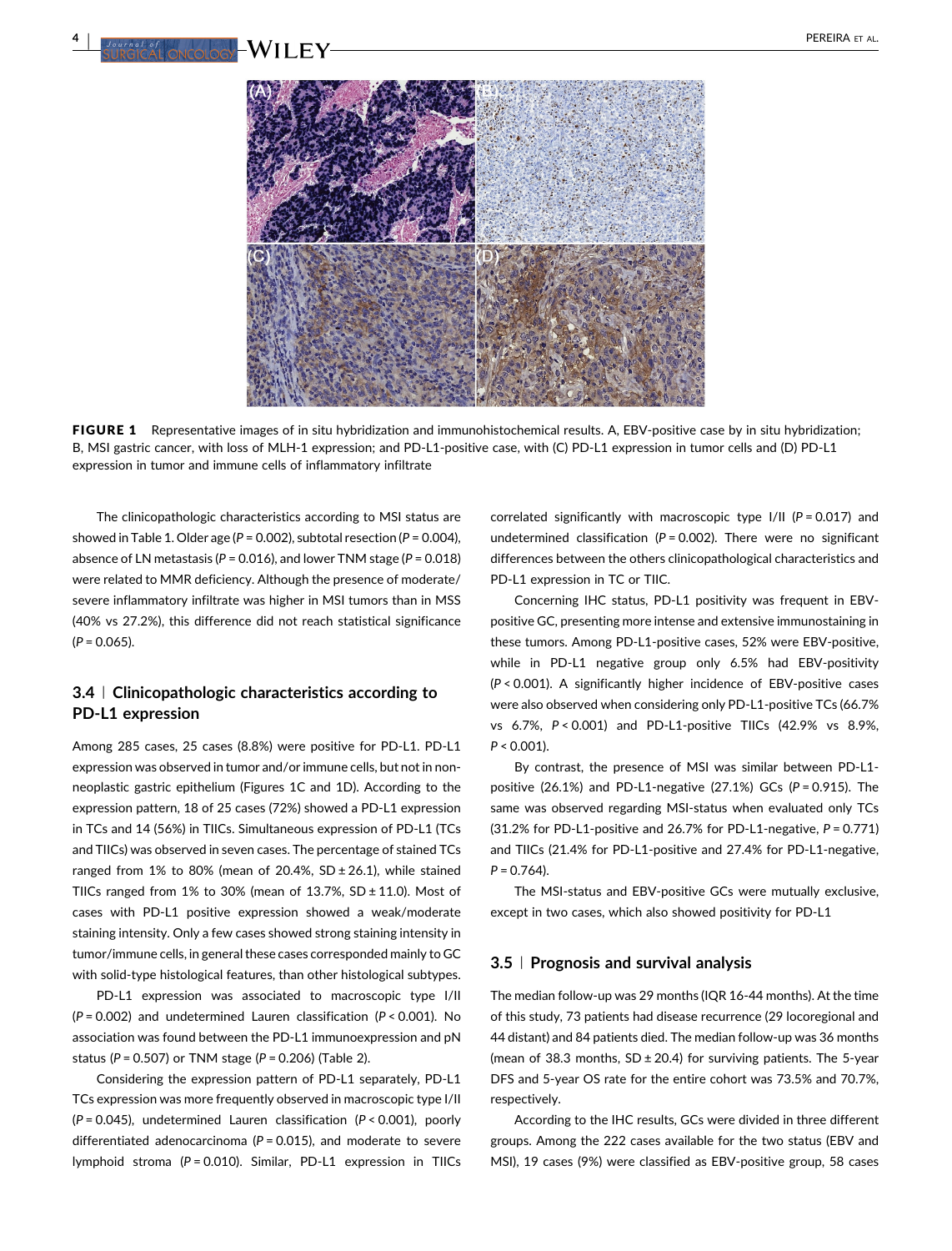<span id="page-4-0"></span>

TABLE 1 Clinicopathological characteristics of gastric cancer patients according to Epstein-Barr virus infection and microsatellite instability status

|                                       | <b>EBV</b> infection                 |                                     |         | <b>MMR</b> expression        |                              |             |
|---------------------------------------|--------------------------------------|-------------------------------------|---------|------------------------------|------------------------------|-------------|
| <b>Variables</b>                      | <b>EBV-negative</b><br>$n = 256$ (%) | <b>EBV-positive</b><br>$n = 30$ (%) | P       | <b>MSS</b><br>$n = 162(73%)$ | <b>MSI</b><br>$n = 60$ (27%) | P           |
| Age (years)                           |                                      |                                     | 0.973   |                              |                              | 0.002       |
| Mean $(\pm SD)$                       | $61.5$ (±12.2)                       | $61.4$ (±11.2)                      |         | $60.1$ ( $\pm$ 11.5)         | $65.8$ (±12.5)               |             |
| Sex                                   |                                      |                                     | 0.032   |                              |                              | 0.236       |
| Male                                  | 144 (56.2)                           | 23 (76.7)                           |         | 98 (60.5)                    | 31(51.7)                     |             |
| Female                                | 112 (43.8)                           | 7(23.3)                             |         | 64 (39.5)                    | 29 (48.3)                    |             |
| Tumor site                            |                                      |                                     | < 0.001 |                              |                              | 0.217       |
| Upper                                 | 26 (10.2)                            | 8(26.7)                             |         | 18 (11.1)                    | 6(10)                        |             |
| Middle                                | 45 (17.6)                            | 7(23.3)                             |         | 33(20.4)                     | 9(15)                        |             |
| Lower                                 | 179 (69.9)                           | 11 (36.7)                           |         | 103 (63.6)                   | 45 (75)                      |             |
| Others                                | 6(2.3)                               | 4(13.3)                             |         | 8(4.9)                       | 0(0)                         |             |
| Type of resection                     |                                      |                                     | < 0.001 |                              |                              | 0.004       |
| Subtotal                              | 165 (65.5)                           | 8(26.7)                             |         | 90 (55.6)                    | 46 (76.7)                    |             |
| Total                                 | 91 (35.5)                            | 22 (73.3)                           |         | 72 (44.4)                    | 14 (23.3)                    |             |
| Tumor size                            |                                      |                                     | 0.075   |                              |                              | 0.118       |
| Mean $(\pm SD)$                       | 4.8(3.0)                             | $6.4$ ( $\pm 4.4$ )                 |         | 4.8 $(\pm 3.3)$              | 5.5 $(\pm 3.2)$              |             |
| Grade of histological differentiation |                                      |                                     | 0.043   |                              |                              | 0.531       |
| Well/moderately                       | 118 (46.1)                           | 8(26.7)                             |         | 68 (42)                      | 28 (46.7)                    |             |
| Poorly                                | 138 (53.9)                           | 22 (73.3)                           |         | 94 (58)                      | 32(53.3)                     |             |
| Lauren type                           |                                      |                                     | < 0.001 |                              |                              | 0.087       |
| Intestinal                            | 125 (48.8)                           | 11 (36.7)                           |         | 72 (44.4)                    | 34 (56.7)                    |             |
| <b>Diffuse</b>                        | 101 (39.5)                           | 8(26.7)                             |         | 68 (42)                      | 15 (25)                      |             |
| Mixed                                 | 24 (9.4)                             | 4(13.3)                             |         | 12(7.4)                      | 8(13.3)                      |             |
| Undetermined                          | 6(2.3)                               | 7(23.3)                             |         | 10(6.2)                      | 3(5)                         |             |
| Tumor invasion                        |                                      |                                     | 0.440   |                              |                              | 0.127       |
| pT1/pT2                               | 104 (40.6)                           | 10(33.3)                            |         | 60 (37)                      | 29 (48.3)                    |             |
| pT3/pT4                               | 152 (59.4)                           | 20 (66.7)                           |         | 102 (63)                     | 31 (51.7)                    |             |
| pN status                             |                                      |                                     | 0.699   |                              |                              | 0.016       |
| pN negative                           | 110 (43)                             | 14 (46.7)                           |         | 60 (37)                      | 33(55)                       |             |
| pN positive                           | 146 (57)                             | 16 (53.3)                           |         | 102 (63)                     | 27 (45)                      |             |
| Lymphatic invasion                    |                                      |                                     | 0.783   |                              |                              | 0.104       |
| Absent                                | 125 (49)                             | 15 (51.7)                           |         | 81 (50.6)                    | 23 (38.3)                    |             |
| Present                               | 130 (51)                             | 14 (48.3)                           |         | 79 (49.4)                    | 37(61.7)                     |             |
| Venous invasion <sup>a</sup>          |                                      |                                     | 0.506   |                              |                              | 0.439       |
| Absent                                | 169 (66.3)                           | 21 (72.4)                           |         | 105 (65.6)                   | 36 (60)                      |             |
| Present                               | 86 (33.7)                            | 8(27.6)                             |         | 55 (34.4)                    | 24 (40)                      |             |
| Perineural invasion <sup>a</sup>      |                                      |                                     | 0.453   |                              |                              | 0.216       |
| Absent                                | 132 (52.2)                           | 13 (44.8)                           |         | 80 (50.6)                    | 36 (60)                      |             |
| Present                               | 121 (47.8)                           | 16 (55.2)                           |         | 78 (49.4)                    | 24 (40)                      |             |
| Peritumoral inflammatory infiltrate   |                                      |                                     | < 0.001 |                              |                              | 0.065       |
| Absent/weak                           | 182 (71.1)                           | 8(26.7)                             |         | 118 (72.8)                   | 36 (60)                      |             |
| Moderate/severe                       | 74 (28.9)                            | 22 (73.3)                           |         | 44 (27.2)                    | 24 (40)                      |             |
| pTNM stage                            |                                      |                                     | 0.553   |                              |                              | 0.018       |
|                                       |                                      |                                     |         |                              |                              | (Continues) |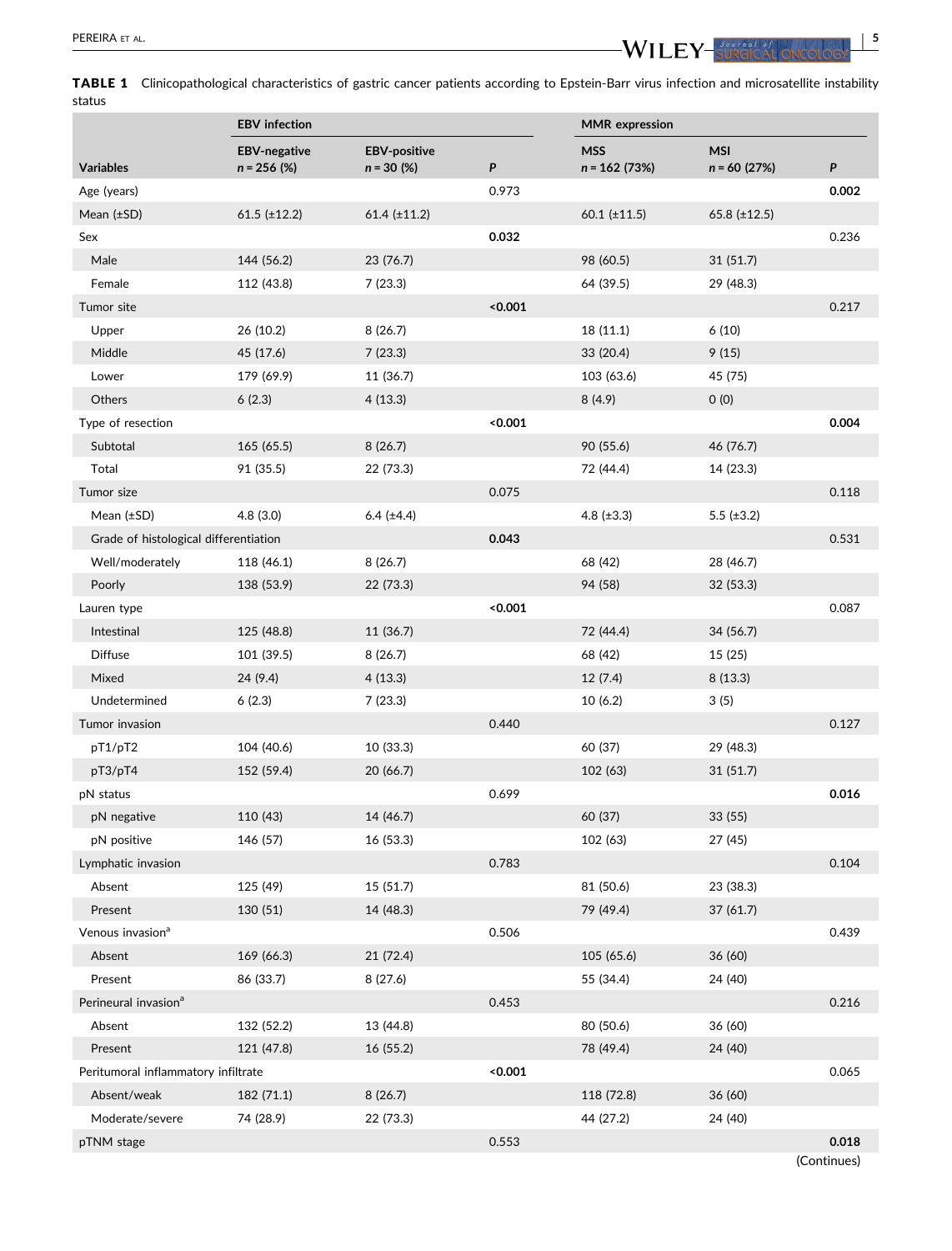<span id="page-5-0"></span>

#### TABLE 1 (Continued)

|                  | <b>EBV</b> infection                                                             |         |  | <b>MMR</b> expression        |                              |   |  |
|------------------|----------------------------------------------------------------------------------|---------|--|------------------------------|------------------------------|---|--|
| <b>Variables</b> | <b>EBV-negative</b><br><b>EBV-positive</b><br>$n = 256$ (%)<br>$n = 30 (%)$<br>D |         |  | <b>MSS</b><br>$n = 162(73%)$ | <b>MSI</b><br>$n = 60$ (27%) | P |  |
| 1/11             | 139 (54.3)                                                                       | 18 (60) |  | 82 (50.6)                    | 41 (68.3)                    |   |  |
| III/IV           | 117(45.7)                                                                        | 12 (40) |  | 80 (49.4)                    | 19(31.7)                     |   |  |

EBV, Epstein-Barr virus; MMR, mismatch repair; MSS, microsatellite stable; MSI, microsatellite instability; SD, standard deviation. The *P* values in bold are statistically significant.

<sup>a</sup>Some cases were not assessed for this status due to absence of the respective information in the original histopathological report.

MSI group (27%) and 143 cases (64%) EBV-negative/MSS group. Two of the patients presenting MSI and positivity for EBV infection were not classified in any of the groups.

Using EBV-negative/MSS group as reference, MSI GCs patients showed significant better survival, with 3-year DFS rate of 86.2% (*P* = 0.006) and 5-year OS of 77.6% (*P* = 0.049). Three-year DFS and 5-year OS rates were similar between EBV-positive GC and reference group (*P* = 0.598 and *P* = 0.118, respectively) (Figure 2).

Also, when evaluating survival considering only EBV status, there was no significant difference in 3-year DFS rate between EBV-positive and EBV-negative patients (70% vs 73.8%, respectively, *P* = 0.610) and in 5-year OS rate (76.7% vs 69.9%, respectively, *P* = 0.432). Likewise, considering only the instability profile, MSI patients had longer 3-year DFS rate compared to MSS patients (85% vs 68.8%, *P* = 0.011) and 5 year OS was superior in the MSI group but this did not achieve statistical significance (76.7% vs 69.1%, *P* = 0.116).

Regarding PD-L1 expression, survival rates were similar for PD-L1-positive and PD-L1-negative patients: 3-year DFS of 73.9% and 73.2% (*P* = 0.974), respectively; and 5-year OS of 72% and 70.4% (*P* = 0.908), respectively.

Considering the different expression patterns, no difference in 5-year OS was observed regarding PD-L1 expression in TCs (63.6%, *P* = 0.717), TIICs (57.1%, *P* = 0.182), or both (100%, *P* = 0.164) when compared to the PD-L1-negative (70.5%) (determined as reference group). Similarly, no differences were observed in 3-year DFS with respect to PD-L1 expression in TCs (63.6%, *P* = 0.364), TIICs (80%, *P* = 0.722) or both (85.7%, *P* = 0.500) when compared to the PD-L1 negative (73.3%) (reference group). When adjusted for the presence of LN metastasis, 3-year DFS was significantly worse for PDL1-positive TCs pN+ group compared to the reference group (PDL1-negative TCs with pN+) (20% vs 60.8%, *P* = 0.001).

### **3.6** <sup>|</sup> **Analysis of prognostic factors**

Univariate and multivariate analysis were performed to evaluate the prognostic factors affecting 3-year DFS and 5-year OS (Table [3\)](#page-8-0).

Multivariate analysis identified pT3/pT4 and LNM as independent factors associated with significantly lower 3-year DFS. Furthermore, in the cox regression multivariate analysis the presence of MSI was significantly associated with longer 3-year DFS in GC patients, while EBV and PD-L1 expression were not significant prognostic factors for recurrence.

Regarding OS, multivariate analysis revealed that total gastrectomy and pT3/pT4 status were associated to worse 5-year OS. There was no significant association between EBV, MSI, and PD-L1 expression and patient survival.

## **4** <sup>|</sup> **DISCUSSION**

In this study we investigated the GC subtypes EBV-positive and MSI, as well as the PD-L1 immunoexpression in surgically resected specimens of GC using techniques available in the routine histological diagnosis. The results demonstrated that IHC and ISH methodologies can identify GC subtypes comparable to the molecular classification.<sup>[4](#page-9-0)</sup> PD-L1 expression was significantly associated to EBV-positive GC, but not with MSI GCs. Furthermore, MSI status was found to be an independent factor associated to improved prognosis and survival.

Recent data suggests that GC is a complex disease comprised of four main molecular subtypes. The addition of molecular classification is a promising strategy in the clinical management of patients with GC, allowing not only better understanding of the disease and more precise prognosis, but also opening the possibility to develop and perform genome-guided personalized therapy, especially with regard to EBV and MSI status.<sup>[15](#page-9-0)</sup>

In this research, 10.5% of patients were EBV-positive and 27% had MSI, which is comparable to the rates seen in TCGA, (9% and 22% of GCs, respectively).<sup>4</sup> [The simultaneous loss of MLH1 and PMS2](#page-9-0) expression was the most common type of instability (60% in our study), as also described by Kim et al $^{16}$  [in 71.4% of their MSI GC cases.](#page-9-0)

In particular, EBV-positive and MSI tumors have been reported as distinct clinicopathological entities. Similar to literature data, EBVpositive GC was predominant in male patients, in lesions of the proximal stomach, and poorly differentiated histologic type with prominent inflammatory infiltrate.<sup>17,18</sup> [Although some authors](#page-9-0) reported that both EBV and MSI GC usually are less aggressive, with lower depth of invasion in the gastric wall and infrequent LN metastasis,<sup>19–22</sup> [only MSI CG was associated with pN0 status and](#page-9-0) lower TNM stage. Additionally, as expected MSI GC occurred more frequently in older patients than MSS GC, since epigenetic changes including methylation intensifies as age increases. $^{23}$  $^{23}$  $^{23}$ 

Recent studies have suggested that EBV-positive and MSI GC may be prime candidates for immunotherapeutic agents targeting T-cell immune checkpoints, particularly PD-1/PD-L1 directed therapy.<sup>4,7,24</sup>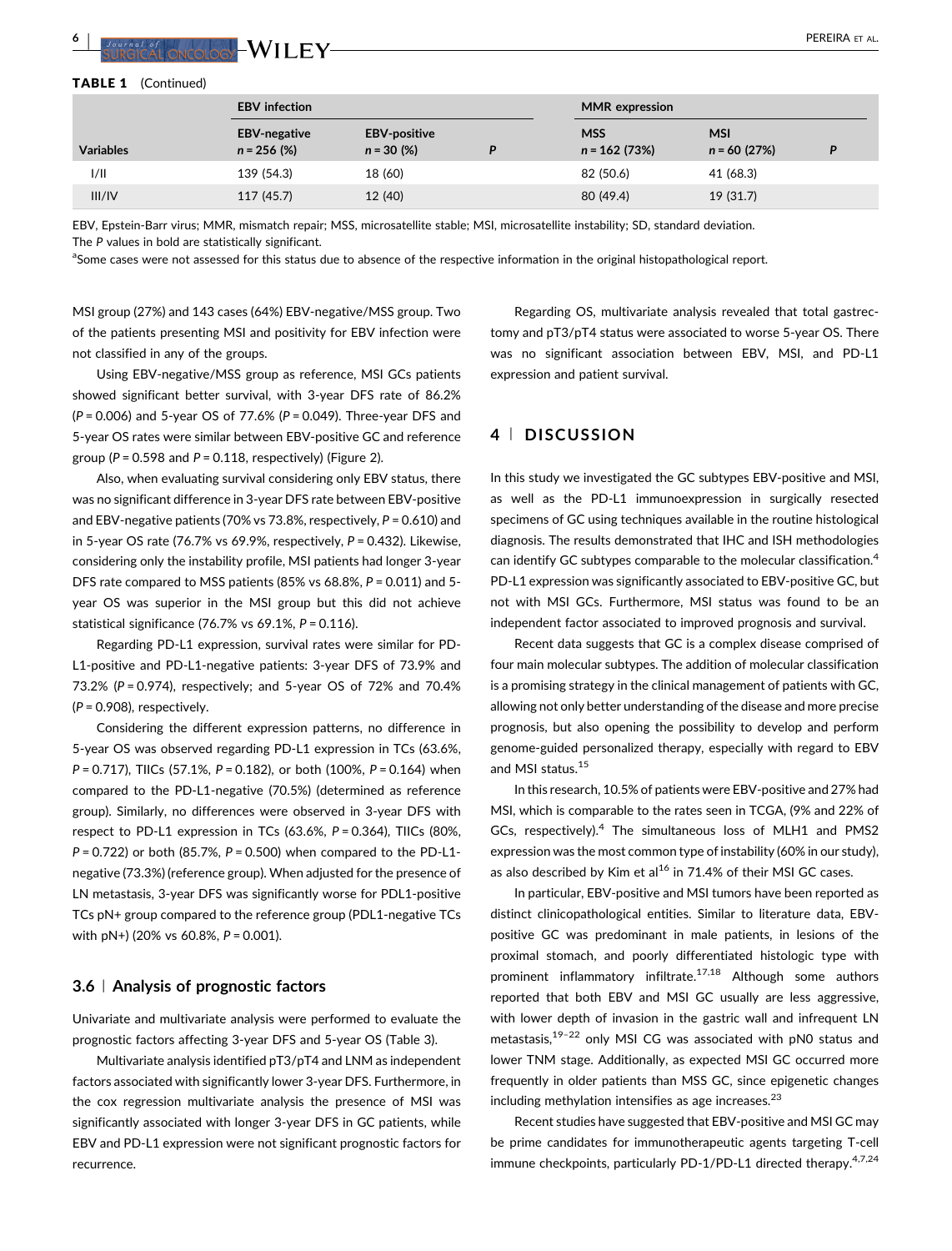|  | <b>TABLE 2</b> Clinicopathological characteristics of gastric cancer |  |  |
|--|----------------------------------------------------------------------|--|--|
|  | patients according to programmed death ligand 1 (PD-L1) expression   |  |  |

| Variables                             | PD-L1-negative<br>$n = 260$ (%) | PD-L1-positive<br>$n = 25 \ (%)$ | P       |
|---------------------------------------|---------------------------------|----------------------------------|---------|
| Age (years)                           |                                 |                                  | 0.502   |
| Mean (±SD)                            | $61.4$ (±12.0)                  | 63.1 $(\pm 12.6)$                |         |
| Sex                                   |                                 |                                  | 0.318   |
| Male                                  | 150 (57.7)                      | 17 (68)                          |         |
| Female                                | 110 (42.3)                      | 8 (32)                           |         |
| Tumor site                            |                                 |                                  | 0.981   |
| Upper                                 | 31 (11.9)                       | 3(12)                            |         |
| Middle                                | 48 (18.5)                       | 4(16)                            |         |
| Lower                                 | 172 (66.2)                      | 17 (68)                          |         |
| Others                                | 9(3.5)                          | 1(4)                             |         |
| Type of resection                     |                                 |                                  | 0.641   |
| Subtotal                              | 158 (60.8)                      | 14 (56)                          |         |
| Total                                 | 102 (39.2)                      | 11 (44)                          |         |
| Macroscopic type <sup>a</sup>         |                                 |                                  | 0.002   |
| 1/11                                  | 57 (23.8)                       | 12 (54.5)                        |         |
| III/IV                                | 183 (76.2)                      | 10 (45.5)                        |         |
| Tumor size                            |                                 |                                  | 0.056   |
| Mean $(\pm SD)$                       | 4.8 $(\pm 3.1)$                 | $6.4$ ( $\pm 4.0$ )              |         |
| Grade of histological differentiation |                                 |                                  | 0.880   |
| Well/moderately                       | 119 (45.8)                      | 7(28)                            |         |
| Poorly                                | 141 (54.2)                      | 18 (72)                          |         |
| Lauren type                           |                                 |                                  | < 0.001 |
| Intestinal                            | 128 (49.2)                      | 8 (32)                           |         |
| <b>Diffuse</b>                        | 103 (39.6)                      | 5(20)                            |         |
| Mixed                                 | 24 (9.2)                        | 4(16)                            |         |
| Undetermined                          | 5(1.9)                          | 8 (32)                           |         |
| Tumor invasion                        |                                 |                                  | 0.696   |
| pT1/2                                 | 104 (40)                        | 9(36)                            |         |
| pT3/4                                 | 156 (60)                        | 16 (64)                          |         |
| pN status                             |                                 |                                  | 0.175   |
| pN negative                           | 109 (41.9)                      | 14 (56)                          |         |
| pN positive                           | 151 (58.1)                      | 11 (44)                          |         |
| Lymphatic invasion <sup>a</sup>       |                                 |                                  | 0.928   |
| Absent                                | 127 (49)                        | 12 (50)                          |         |
| Present                               | 132 (51)                        | 12 (50)                          |         |
| Venous invasion <sup>a</sup>          |                                 |                                  | 0.170   |
| Absent                                | 176 (68)                        | 13 (54.2)                        |         |
| Present                               | 83 (32)                         | 11 (45.8)                        |         |
| Perineural invasion <sup>a</sup>      |                                 |                                  | 0.249   |
| Absent                                | 129 (50.2)                      | 15 (62.5)                        |         |
| Present                               | 128 (49.8)                      | 9 (37.5)                         |         |
| Peritumoral inflammatory infiltrate   |                                 |                                  | 0.103   |
| Absent/weak                           | 177 (68.1)                      | 13 (52)                          |         |

(Continues)

<span id="page-6-0"></span>

#### TABLE 2 (Continued)

| <b>Variables</b> | PD-L1-negative<br>$n = 260$ (%) | PD-L1-positive<br>$n = 25$ (%) |       |
|------------------|---------------------------------|--------------------------------|-------|
| Mod/severe       | 83 (31.9)                       | 12 (48)                        |       |
| pTNM stage       |                                 |                                | 0.163 |
| 1/11             | 139 (53.5)                      | 17 (68)                        |       |
| III/IV           | 121 (46.5)                      | 8 (32)                         |       |

SD, standard deviation.

The *P* values in bold are statistically significant.

<sup>a</sup>Some cases were not assessed for this status due to absence of the respective information in the original histopathological report.

PD-L1 is a transmembrane surface glycoprotein encoded by the CD274 gene expressed by several cell types of the immune system (as lymphocytes and dendritic cells), but can also be expressed in tumor cells. Although PD-L1 has been reported in several solid tumors, only few studies investigated its expression in  $GC^{25}$  [A meta-analysis](#page-9-0) showed that PD-L1 positivity in GC ranges from 14.3-69.4%.<sup>26</sup> [In this](#page-9-0) patient cohort only 8.8% of patients had PD-L1 expression on either TCs or TIICs, this is much lower than the 40% rate of PD-L1 overexpression seen in the phase I trial of pembrolizumab for advanced GC.[7](#page-9-0)

The binding of PD-L1 to its receptor PD-1 (expressed on activated T cells) can induce the suppression of T-cell receptor signaling resulting in down regulation of the immune response, which enables tumor cells to escape immune destruction. Accordingly, therapy with anti-PD-L1/ PD-1 may prevent this interaction, restoring cancer cell-directed immune response.<sup>27</sup>

In general, PD-L1 is expressed on TCs by innate immune resistance and adaptive immune resistance. In the innate immune resistance, constitutive oncogenic signaling induces PD-L1 expression, whereas in cases of adaptive immune resistance, the PD-L1 upregulation is induced by tumor infiltrating T-cells.<sup>27</sup> [Our study demonstrated that](#page-9-0) GC with PD-L1-positive TCs were associated with an intense inflammatory infiltrate (61.1% of cases), which may suggest that the adaptive immune resistance contributes more to PD-L1 expression in GC than innate immune resistance.

Several researchers have demonstrated that PD-L1 expression in GC was significantly higher in EBV and MMR-deficient tumors.<sup>[4,5,28](#page-9-0)</sup> A recent study showed that PD-L1 positivity was more frequent in MSI than MSS GCs on both TCs (72.0% vs 20.1%, *P* < 0.001) and TIICs (96.0% vs 59.5%, *P* < 0.001). Similarly, PD-L1 positivity on TCs and TIICs was more frequent in EBV-positive than in EBV-negative GC (52.0% vs 21.2%, *P* = 0.001; and 80.0% vs 60.4%, *P* < 0.001; respectively).<sup>5</sup>

This study also observed that PD-L1 expression was enriched in EBV-positive GC (52% of PD-L1-positive cases had EBV infection, while only 6.5% in PD-L1-negative group had EBV-positive). However, no differences were observed in PD-L1 expression between MSI and MSS GCs. Thus, our findings suggest that anti-PD-1/PD-L1 antibodies may have more therapeutic efficacy in EBV-positive GC. It is worth mentioning that EBV status was not collected in phase 1b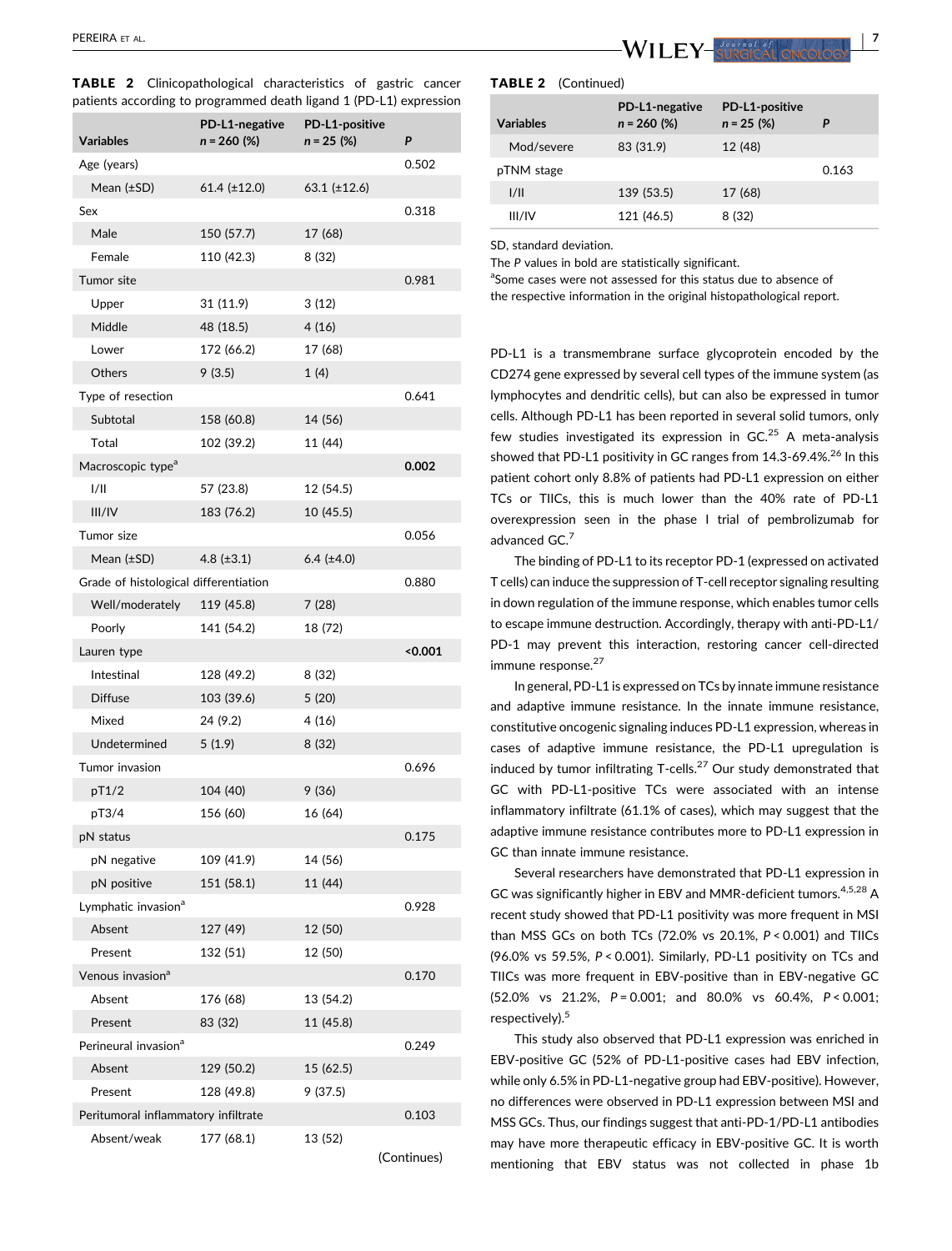



FIGURE 2 Kaplan-Meier survival curve analysis. A, Overall survival and (B) disease-free survival of GC patients according to the IHC profile. \*EBV-negative and microsatellite stable (MSS) cases were considered as reference group

KEYNOTE-012 study, so we have no evidence if there is an association between EBV-positivity and outcome in the context of pembrolizumab therapy.<sup>7</sup> [In contrast, pembrolizumab has shown promising efficacy in](#page-9-0) for patients with MSI.<sup>[24](#page-9-0)</sup>

Some characteristics have been described to support the conjecture that EBV and MSI tumors are subtypes that would potentially benefit from anti-PD-1/PD-L1 therapy. TCGA study demonstrated that the interferon (IFN)-γ gene, an additional marker of sensitivity to PD-1 therapy, was enriched in EBV-positive and MSI  $GCs<sup>4</sup>$  IFN- $\gamma$  [plays an important role in the adaptive immune response](#page-9-0) against EBV infection and MSI immunogenic peptides, and its release by T-cells can directly induce PD-L1 expression.<sup>29</sup> [Furthermore, PD-1/](#page-10-0) PD-L1 inhibition appears to be more effective in tumors with preexisting antitumor response—especially CD8 T-cells. As widely known, EBV and MSI GC are often associated with a rich lymphocytic infiltration in tumor stroma, which has a high number of CD8 T cells able to produce a marked antitumor inflammatory response.<sup>[30](#page-10-0)-32</sup>

One of the main highlights of molecular classification refers to the best prognostic definition based on the division of subgroups. Both EBV and MSI tumors have been related to better survival.<sup>4,22,33</sup> Host immune response to EBV infection and against immunogenic antigens due to mismatch-repair defects appear to influence the prognosis and can be an explanation for the distinct survival pattern in these subtypes.<sup>17,30</sup> [However, in the present study only MSI showed better](#page-9-0) survival rates and was an independent prognostic factor for DFS in GC patients. Perhaps other factors related to EBV infection, including the proportion of tumor-infiltrating lymphocytes, also play a role in determining the prognosis rather than EBV infection alone. Since the best prognosis is associated mainly when CD3+ and CD8+ T-lymphocytes are predominant in the inflammatory infiltrate, which had antitumor activity.[5,30,34](#page-9-0)

Regarding PD-L1, the prognostic impact of its expression in patients with GC remains controversial to date. In general, studies have small populations and few meta-analyses have shown a correlation between PD-L1 and prognosis.25,26,35,36 [Some authors showed that](#page-9-0) PD-L1-positive expression was associated to poor prognosis in advanced GC.<sup>37,38</sup> [whereas other studies proposed that increased](#page-10-0) PD-L1 expression are related to a better prognosis.<sup>34,39</sup> [Still, some](#page-10-0)

authors have shown no impact on survival.<sup>5</sup> [In this investigation, no](#page-9-0) association between PD-L1 expression and the prognosis was observed. Also, we found that PD-L1 protein expression was more frequently in TCs than TIICs, different from previous studies.<sup>5,39</sup> [Our](#page-9-0) results showed that only PD-L1 expression in tumor cell of pN+ GC patients was associated to poor prognosis, which requires a careful interpretation and further exploration in a large population. As only 25 patients were PD-L1-positive, these may have limited the survival analysis. Furthermore, this variability in reported outcomes might be influenced in part by the patient cohort, since we had 55.1% of GCs staged as I/II and high PD-L1 levels seems to be related to more advanced stages.<sup>[26,37,39](#page-9-0)</sup>

Recently, with the approval of PD-1 monoclonal antibody pembrolizumab and nivolumab by US Food and Drug Administration (FDA) and the currently undergoing trials of anti-PD-1/PD-L1 antibodies for the treatment of advanced GC, that have shown promising clinical efficacies for molecular subgroups, $7,24,40$  [the](#page-9-0) evaluation of predictive biomarkers that can serve as therapeutic indication to more specific treatments becomes increasingly important in the diagnostic routine.

We categorized EBV-positive GC and MSI GC in two distinct histologic subsets using well-defined and easily reproducible methodologies to assess whether such a histologic sub-classification may be helpful in predicting prognosis. In this sense, we managed to overcome two major obstacles of addressing molecular signatures in practice: the cost effectiveness and technical complexity. Our IHC/ISH results were consistent with previous comprehensive molecular studies, and the methods are simple and cost-effective manner with practical application on a day-to-day basis.

Nonetheless, an accurate interpretation of IHC stains is still crucial for the establishment of a valid predictive biomarker based on histology, particularly with regard to PD-L1. The discrepancies in result may be explained, in part, by absence of a well-established evaluation criterion for PD-L1 expression and the lack of homogeneity among the studies. The cutoff values for positivity varied (ranges from >1% to 50%, we used  $\geq$ 2%) and there is no definition of which pattern of expression should be evaluated (tumor cells/inflammatory infiltrate cells) or the antibody clones used. Moreover, in the preoperative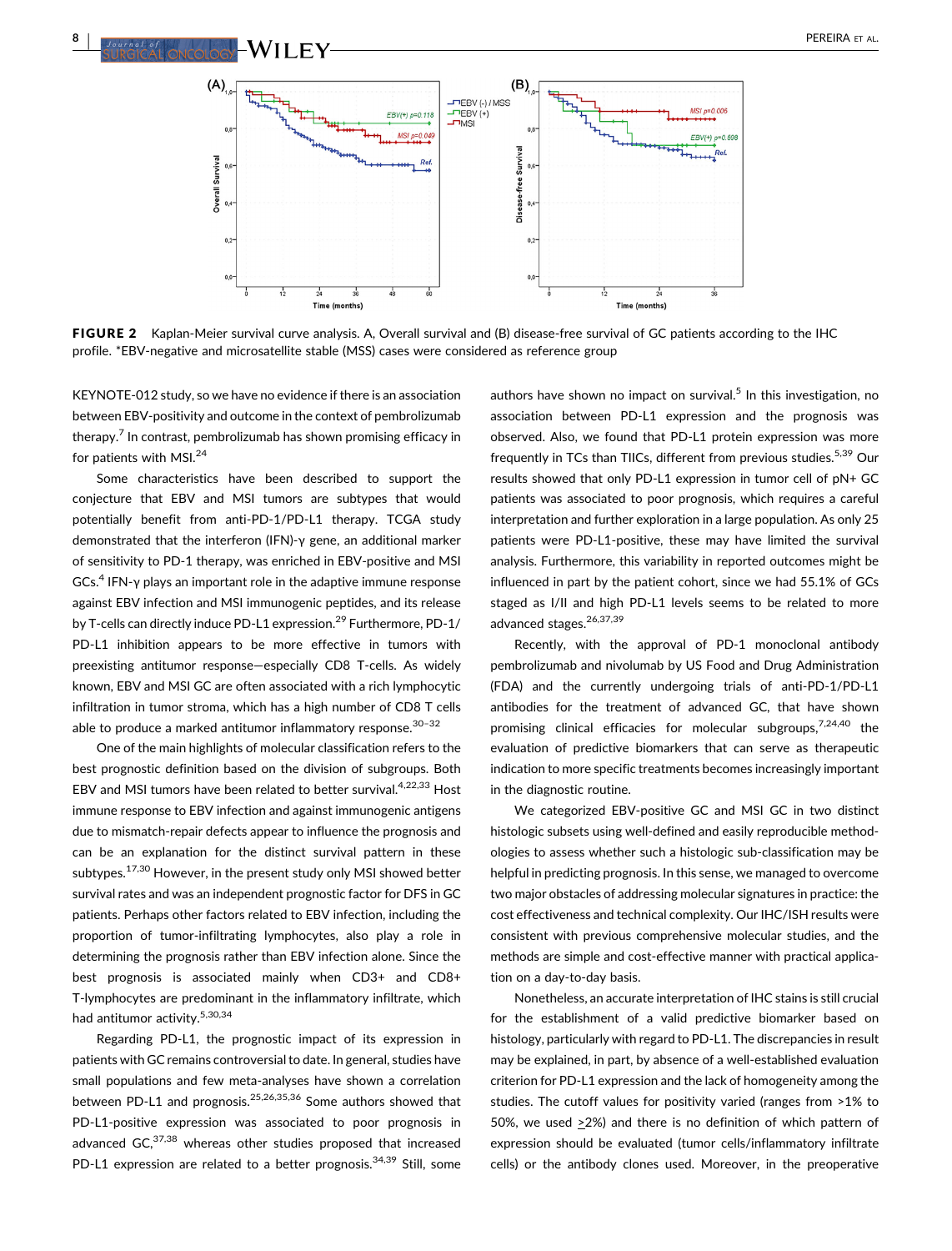#### <span id="page-8-0"></span>TABLE 3 Univariate and multivariate analyses of risk factors affecting survival in patients with gastric cancer

|                                                          | Univariate analysis |               |         | Multivariate analysis    |                          |                          |
|----------------------------------------------------------|---------------------|---------------|---------|--------------------------|--------------------------|--------------------------|
| <b>Variables</b>                                         | <b>HR</b>           | <b>95%CI</b>  | P       | <b>HR</b>                | <b>95%CI</b>             | P                        |
| Disease-free survival                                    |                     |               |         |                          |                          |                          |
| Male (vs female)                                         | 1.12                | $0.70 - 1.80$ | 0.636   |                          |                          |                          |
| Age $>65$ (vs $<65$ years)                               | 0.64                | $0.39 - 1.05$ | 0.078   | $\blacksquare$           | ٠                        | $\blacksquare$           |
| Diffuse/mixed Lauren type (vs. intestinal/indeterminate) | 1.64                | 1.03-2.62     | 0.038   | 0.84                     | $0.41 - 1.77$            | 0.651                    |
| Poorly differentiated (vs well/moderately)               | 2.25                | 1.34-3.75     | 0.002   | 1.97                     | $0.89 - 4.37$            | 0.097                    |
| pT3/pT4 status (vs pT1/pT2)                              | 11.82               | 4.76-29.33    | < 0.001 | 6.32                     | 2.08-19.18               | 0.001                    |
| Presence of LNM (vs absence)                             | 6.70                | 3.33-13.48    | < 0.001 | 2.48                     | 1.02-6.07                | 0.046                    |
| Presence of lymphatic invasion (vs absence)              | 2,98                | 1,78-4.98     | < 0.001 | 1.32                     | $0.71 - 2.45$            | 0.369                    |
| EBV-positive (vs EBV-negative)                           | 1.20                | $0.60 - 2.41$ | 0.613   | ä,                       | ÷.                       | $\overline{\phantom{a}}$ |
| MSI (vs MSS)                                             | 0.41                | $0.20 - 0.84$ | 0.015   | 0.48                     | $0.23 - 0.99$            | 0.049                    |
| PD-L1 positive (vs PD-L1 negative)                       | 1.01                | $0.44 - 2.34$ | 0.975   |                          |                          |                          |
| Neoadjuvant therapy (vs absence)                         | 1.39                | $0.73 - 2.64$ | 0.313   | $\overline{\phantom{a}}$ | $\overline{\phantom{a}}$ | $\overline{\phantom{a}}$ |
| Adjuvant therapy (vs absence)                            | 0.21                | $0.11 - 0.40$ | < 0.001 | 1.01                     | $0.45 - 2.27$            | 0.976                    |
| Overall survival                                         |                     |               |         |                          |                          |                          |
| Male (vs female)                                         | 1.05                | $0.68 - 1.63$ | 0.817   | ÷,                       | $\blacksquare$           | $\blacksquare$           |
| Age $>65$ (vs $<65$ years)                               | 1.22                | $0.80 - 1.88$ | 0.357   | $\overline{\phantom{m}}$ |                          |                          |
| Total gastrectomy (vs subtotal)                          | 2.22                | 1.44-3.41     | < 0.001 | 1.85                     | 1.20-2.85                | 0.006                    |
| Diffuse/mixed Lauren type (vs intestinal/indeterminate)  | 1.58                | 1.02-2.44     | 0.039   | 0.95                     | $0.53 - 1.72$            | 0.873                    |
| Poorly differentiated (vs well/moderately)               | 2.03                | 1.27-3.26     | 0.003   | 1.58                     | $0.83 - 2.99$            | 0.164                    |
| pT3/pT4 status (vs pT1/pT2)                              | 4.46                | 2.46-8.05     | < 0.001 | 3.09                     | 1.60-5.96                | 0.001                    |
| Presence of LNM (vs absence)                             | 2.90                | 1.75-4.80     | < 0.001 | 1.52                     | 8.86-2.68                | 0.147                    |
| EBV-positive (vs EBV-negative)                           | 0.73                | $0.34 - 1.59$ | 0.436   |                          |                          |                          |
| MSI (vs MSS)                                             | 0.63                | $0.35 - 1.32$ | 0.121   | $\overline{\phantom{a}}$ | ä,                       | ä,                       |
| PD-L1 positive (vs PD-L1 negative)                       | 1.05                | $0.48 - 2.27$ | 0.909   | $\overline{\phantom{a}}$ | $\overline{\phantom{a}}$ | $\overline{\phantom{a}}$ |
| Neoadjuvant therapy (vs absence)                         | 1.02                | $0.53 - 1.98$ | 0.947   |                          | ÷,                       |                          |
| Adjuvant therapy (vs absence)                            | 0.71                | $0.45 - 1.11$ | 0.136   |                          |                          |                          |

HR, hazard ratio; 95CI, 95% confidence interval; LNM, lymph node metastasis; EBV, Epstein-Barr virus; MSS, microsatellite stable;

MSI, microsatellite instability.

The *P* values in bold are statistically significant.

context, the diagnosis of PD-L1 expression by biopsy must be reliable. Remarkable, we observed that PD-L1-positive tumor cells were relatively lower and assessment of different percentages of three different staining intensities was indiscernible and not feasible in practice. Thus, it is advisable that IHC analysis to be performed on multiple biopsy specimens to avoid underestimation of PD-L1-positive GCs. Besides PD-L1, EBV and MSI status, it can be important to determine which others clinicopathological characteristics may have important clinical implications and may serve as a surrogate marker for PD-L1/PD-1-expression, in order to optimize the therapeutic indication.

Some limitations in the present study should be considered. This was a single-center study, some of the groups had a small number of cases (particularly the PD-L1-positive) and some patients have a relatively short follow-up. Regarding the technical limitations, we cannot exclude the risk of false-negative results for PD-L1 (due to its

heterogeneous expression and the fact that TMA technique only evaluates small samples of the tumor).<sup>41</sup> [In addition, as few GCs had](#page-10-0) PD-L1 expression, we dichotomized our results into negative and positive staining for PD-L1. Thus, we were not able to measure if differences in percentage of stained cells may have different impact on tumor biology and can be associated to patient survival.

Among the strengths, the study was conducted in a public highvolume center, reference in cancer treatment. The cohort represents western patients treated with potentially curative intent by high volume surgeons. To ensure a reliable assessment of prognosis and other surgically related variables, only standard D2-gastrectomy was considered. The mean number of LNs retrieved was high, attesting the high quality surgery and pathology, and the low risk of understaging. This risk was even reduced, since IHC for cytokeratin was performed for the detection of occult tumor cells in selected cases.<sup>14</sup> [To avoid loss](#page-9-0) and provide a representation of different tumor areas, we used a large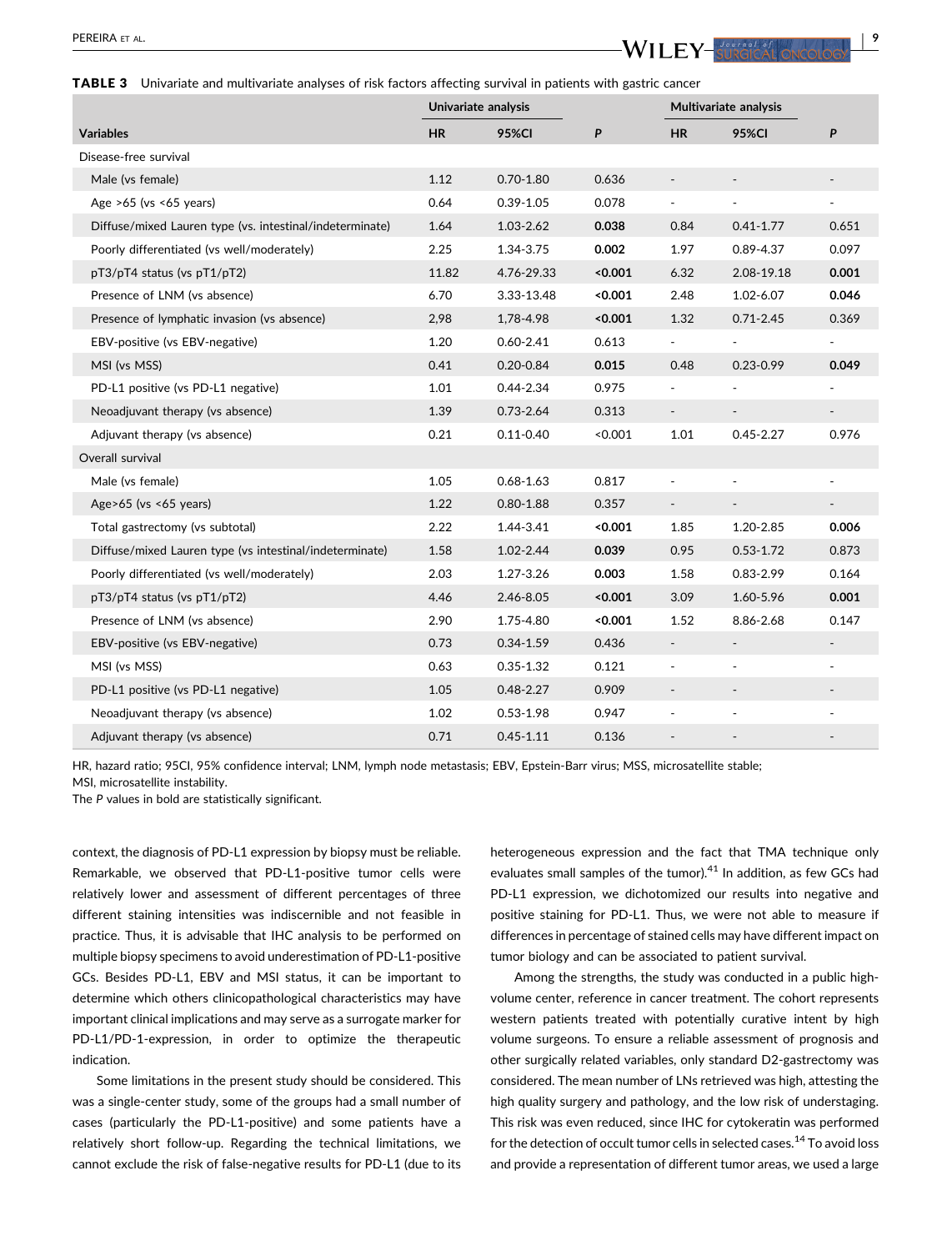<span id="page-9-0"></span>**10** | PEREIRA ET AL. **III | III | III | III | III** | III | III | III | III | III | III | III | III | III | III | III | III | III | III | III | III | III | III | III | III | III | III | III | III | III | III | III | III |

number of cores per case. A standardized definition of IHC/ISH analysis was used and the final results were presented categorically, without disagreement between the cores of tissue. Moreover, previously incompletely addressed by other investigators, we explored PD-L1 expression in tumor and immune cells, which may be clinically relevant in the context of response to therapy in the future.

Therefore, the current investigation may have relevant clinical implications for GC. In addition to confirming MSI status as a predictive factor for better prognostic and showing that the association of PD-L1 expression with EBV may guide the use of immunotherapy for these patients, our data provide evidence that the definition of these categories is a strategy of easy implementation in the routine pathological examination.

## **5** <sup>|</sup> **CONCLUSION**

EBV-positive GC associates to increased PD-L1 expression and shows to be a potential target for specific antibody therapies. MSI GC have better survival outcome. Recognition of these subgroups by routine diagnostic techniques is feasible, allows for more meticulous staging and may guide neo/adjuvant treatment.

## **ACKNOWLEDGMENTS**

The authors express their gratitude to Evelise Pelegrinelli Zaidan (Department of Gastroenterology, ICESP-HC, FMUSP), Alda Wakamatsu and Aline K. Assato (Department of Pathology—LIM14, FMUSP) for their technical assistance in this study.

## **CONFLICTS OF INTEREST**

This research did not receive any specific grant from funding agencies in the public, commercial, or not-for-profit sectors. The authors declare that they have no conflict of interest.

## **ORCID**

*Marcus F.K.P. Ramos* http://orcid.org/0000-0003-0200-7858

#### **REFERENCES**

- 1. Ferlay J, Soerjomataram I, Dikshit R, et al. Cancer incidence and mortality worldwide: sources, methods and major patterns in GLOBOCAN 2012. *Int J Cancer*. 2015;136:E359–E386.
- 2. Washington K. 7th edition of the AJCC cancer staging manual: stomach. *Ann Surg Oncol*. 2010;17:3077–3079.
- 3. Zhang W. TCGA divides gastric cancer into four molecular subtypes: implications for individualized therapeutics. *Chin J Cancer*. 2014;33: 469–470.
- 4. Cancer Genome Atlas Research N. Comprehensive molecular characterization of gastric adenocarcinoma. *Nature*. 2014;513: 202–209.
- 5. Kawazoe A, Kuwata T, Kuboki Y, et al. Clinicopathological features of programmed death ligand 1 expression with tumor-infiltrating

lymphocyte, mismatch repair, and Epstein-Barr virus status in a large cohort of gastric cancer patients. *Gastric Cancer*. 2017;20: 407–415.

- 6. Garattini SK, Basile D, Cattaneo M, et al. Molecular classifications of gastric cancers: novel insights and possible future applications. *World J Gastrointest Oncol*. 2017;9:194–208.
- 7. Muro K, Chung HC, Shankaran V, et al. Pembrolizumab for patients with PD-L1-positive advanced gastric cancer (KEYNOTE-012): a multicentre, open-label, phase 1b trial. *Lancet Oncol*. 2016;17: 717–726.
- 8. Raufi AG, Klempner SJ. Immunotherapy for advanced gastric and esophageal cancer: preclinical rationale and ongoing clinical investigations. *J Gastrointest Oncol*. 2015;6:561–569.
- 9. Shah MA, Khanin R, Tang L, et al. Molecular classification of gastric cancer: a new paradigm. *Clin Cancer Res*. 2011;17:2693–2701.
- 10. Japanese Gastric Cancer A. Japanese gastric cancer treatment guidelines 2014 (ver. 4). *Gastric Cancer*. 2017;20:1–19.
- 11. Dias AR, Pereira MA, Mello ES, et al. Carnoy's solution increases the number of examined lymph nodes following gastrectomy for adenocarcinoma: a randomized trial. *Gastric Cancer*. 2016;19: 136–142.
- 12. Pereira MA, Dias AR, Faraj SF, et al. Carnoy's solution is an adequate tissue fixative for routine surgical pathology, preserving cell morphology and molecular integrity. *Histopathology*. 2015;66:388–397.
- 13. Tang L, Berlin J, Burgart L, et al. Protocol for the examination of specimens from patients with carcinoma of the stomach. *College of American Pathologists (CAP)*. 2014;3:1–19.
- 14. Pereira MA, Ramos MFKP, Dias AR, et al. Detection of occult lymph node tumor cells in node-negative gastric cancer patients. *Arq Bras Cir Dig*. 2017;30:30–34.
- 15. Sunakawa Y, Lenz HJ. Molecular classification of gastric adenocarcinoma: translating new insights from the cancer genome atlas research network. *Curr Treat Options Oncol*. 2015;16:17.
- 16. Kim HS, Shin SJ, Beom SH, et al. Comprehensive expression profiles of gastric cancer molecular subtypes by immunohistochemistry: implications for individualized therapy. *Oncotarget*. 2016;7: 44608–44620.
- 17. Ramos MFKP, Pereira MA, Dias AR, et al. Lymphoepithelioma-like gastric carcinoma: clinicopathological characteristics and infection status. *J Surg Res*. 2017;210:159–168.
- 18. Fukayama M. Epstein-Barr virus and gastric carcinoma. *Pathol Int*. 2010;60:337–350.
- 19. Shokal U, Sharma PC. Implication of microsatellite instability in human gastric cancers. *Indian J Med Res*. 2012;135:599–613.
- 20. Song HJ, Kim KM. Pathology of epstein-barr virus-associated gastric carcinoma and its relationship to prognosis. *Gut Liver*. 2011;5: 143–148.
- 21. Setia N, Agoston AT, Han HS, et al. A protein and mRNA expressionbased classification of gastric cancer. *Mod Pathol*. 2016;29: 772–784.
- 22. Ahn S, Lee SJ, Kim Y, et al. High-throughput protein and mRNA expression-based classification of gastric cancers can identify clinically distinct subtypes, concordant with recent molecular classifications. *Am J Surg Pathol*. 2017;41:106–115.
- 23. Nakajima T, Akiyama Y, Shiraishi J, et al. Age-related hypermethylation of the hMLH1 promoter in gastric cancers. *Int J Cancer*. 2001;94: 208–211.
- 24. Le DT, Uram JN, Wang H, et al. PD-1 blockade in tumors with mismatch-repair deficiency. *N Engl J Med*. 2015;372:2509–2520.
- 25. Wu P, Wu D, Li L, et al. PD-L1 and survival in solid tumors: a metaanalysis. *PLoS ONE*. 2015;10:e0131403.
- 26. Gu L, Chen M, Guo D, et al. PD-L1 and gastric cancer prognosis: a systematic review and meta-analysis. *PLoS ONE*. 2017;12:e0182692.
- 27. Pardoll DM. The blockade of immune checkpoints in cancer immunotherapy. *Nat Rev Cancer*. 2012;12:252–264.